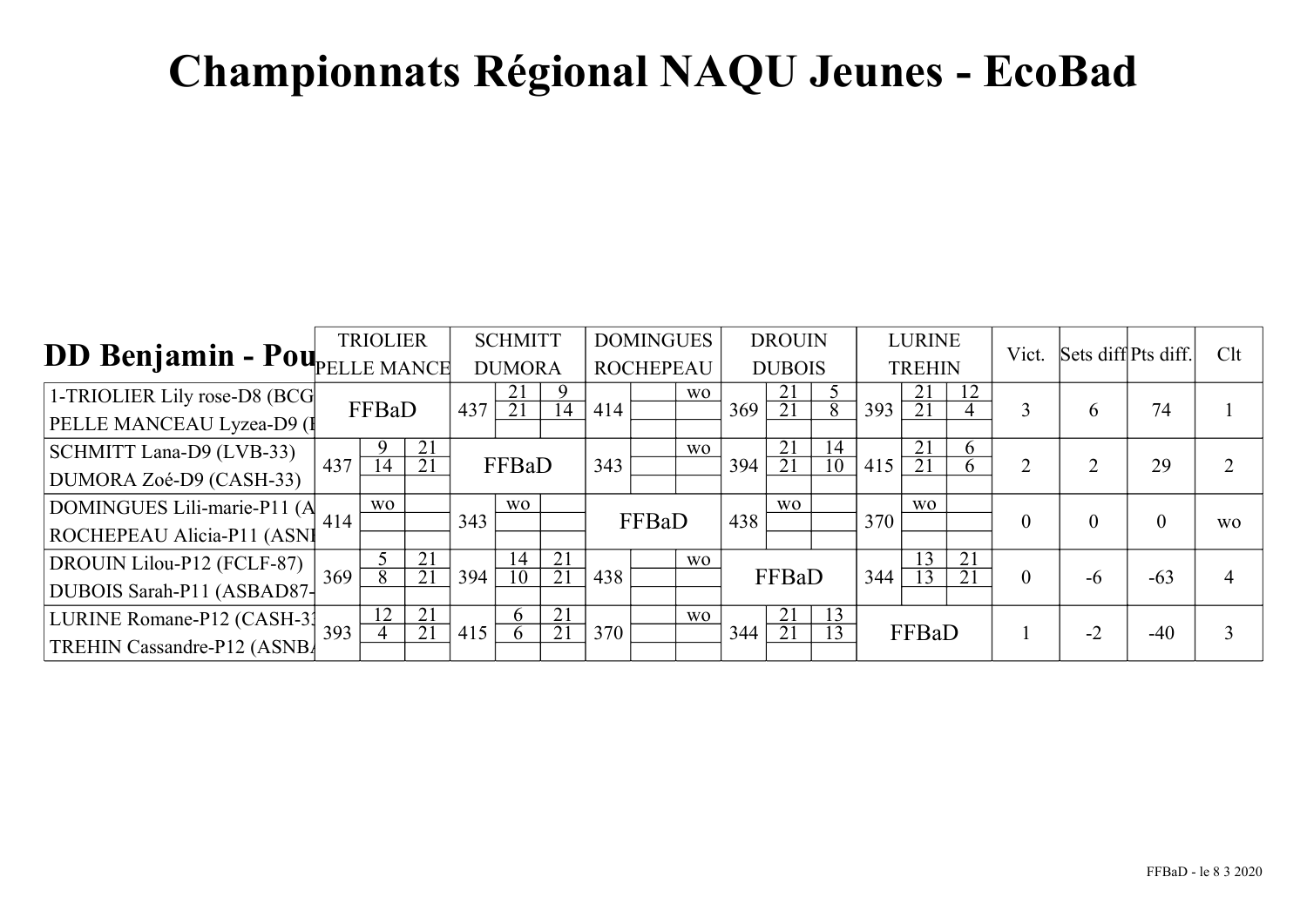| <b>DD Minime - PouleA</b>       | <b>BREUILLAT</b><br><b>HOUCHOU</b> |               | <b>SAUSSEZ</b> |     |              | <b>LEYREM</b> |     |                 | <b>BERTIER</b> |     |               | Vict.        | Sets diff. Pts diff. |              | Clt   |  |
|---------------------------------|------------------------------------|---------------|----------------|-----|--------------|---------------|-----|-----------------|----------------|-----|---------------|--------------|----------------------|--------------|-------|--|
|                                 |                                    |               |                |     | <b>MENIN</b> |               |     | <b>BOISSEAU</b> |                |     | <b>BOUTET</b> |              |                      |              |       |  |
| 1-BREUILLAT Lise-R5 (ASCPA-33)  |                                    |               |                |     | 21           |               |     | 21              | 9              |     | 21            |              |                      |              |       |  |
| HOUCHOU Emilie-R6 (CBNM-24)     |                                    | FFBaD         |                | 399 | 21           |               | 349 | 21              | 3              | 375 | 21            |              |                      | <sub>t</sub> | 96    |  |
| SAUSSEZ Fany-P11 (ASNBAD-40)    |                                    | $\rightarrow$ | 21             |     |              |               |     | 21              |                |     | 21            | $\theta$     |                      |              |       |  |
| MENIN Emeline-P10 (CODEP 19-19) | 399                                |               | 21             |     | FFBaD        |               | 376 | 21              | 9              | 350 | 21            | 4            |                      |              | 28    |  |
| LEYREM Philippine-P11 (CASH-33) |                                    |               | 21             |     |              | 21            |     |                 |                |     | 21            | 8            |                      |              |       |  |
| BOISSEAU Coline-P11 (CASH-33)   | 349                                |               | 21             | 376 | 9            | 21            |     | FFBaD           |                | 400 | 21            | <sub>0</sub> |                      | $-2$         | $-30$ |  |
| BERTIER Lisea-P12 (LFDVN-87)    |                                    |               | 21             |     | <sub>6</sub> | 21            |     | 8               | 21             |     |               |              |                      |              |       |  |
| BOUTET Maé-P12 (LFDVN-87)       | 375                                |               | 21             | 350 |              | 21            | 400 | 6               | 21             |     | FFBaD         |              | $\theta$             | $-6$         | $-94$ |  |

| <b>DD Minime - PouleB</b>     | <b>GUERIN</b><br><b>BOUTOULLE</b> |       |    | <b>VINCENT</b><br><b>MARQUES</b> |       |    | LELARD--THEOF<br><b>LAVILLONIERE</b> |              |              | <b>LEGOUTEIL</b><br><b>NUNES</b> |       |                | Vict.    | Sets diff. Pts diff. |       | Clt       |
|-------------------------------|-----------------------------------|-------|----|----------------------------------|-------|----|--------------------------------------|--------------|--------------|----------------------------------|-------|----------------|----------|----------------------|-------|-----------|
| 2-GUERIN Briana-D8 (CBC-33)   |                                   |       |    |                                  | 21    | 17 |                                      | 21           |              |                                  | 21    | 4              |          |                      |       |           |
| BOUTOULLE Clara-D8 (CASH-33)  |                                   | FFBaD |    | 401                              | 21    | 13 | 351                                  | 21           | $\mathbf{r}$ | 377                              | 21    |                | 3        | <sub>b</sub>         | 75    |           |
| VINCENT Lea-D9 (BCG-23)       |                                   | 7     | 21 |                                  |       |    |                                      | 21           |              |                                  | 21    | $\overline{2}$ |          |                      |       | $\bigcap$ |
| MARQUES Louna-P10 (FCLF-87)   | 401                               | 13    | 21 |                                  | FFBaD |    | 378                                  | 21           | 12           | 352                              | 21    |                | 2        |                      | 44    |           |
| LELARD--THEOPILUS Anna-P12 (  |                                   |       | 21 |                                  |       | 21 |                                      |              |              |                                  | 21    | $\mathfrak b$  |          |                      |       |           |
| LAVILLONIERE Chloé-P11 (BACO  | 351                               |       | 21 | 378                              | 12    | 21 |                                      | FFBaD        |              | 402                              | 21    | 10             |          | $-2$                 | $-27$ |           |
| LEGOUTEIL Marion-P12 (LFDVN-8 |                                   | 4     | 21 |                                  | ◠     | 21 |                                      | <sub>t</sub> | 21           |                                  |       |                |          |                      |       |           |
| NUNES Lea-P12 (LFDVN-87)      | 377                               |       | 21 | 352                              |       | 21 | 402                                  | 10           | 21           |                                  | FFBaD |                | $\theta$ | $-6$                 | $-92$ | 4         |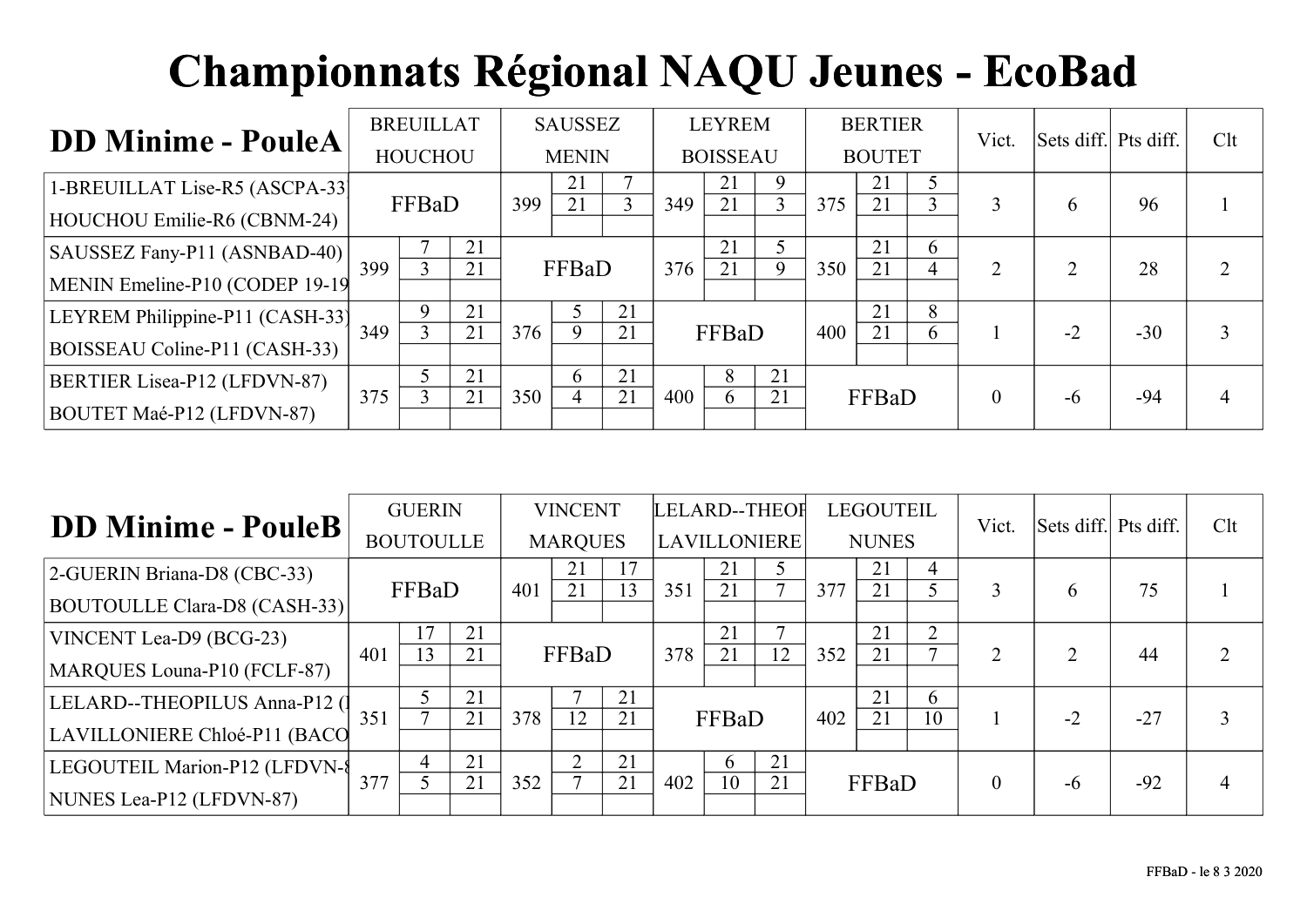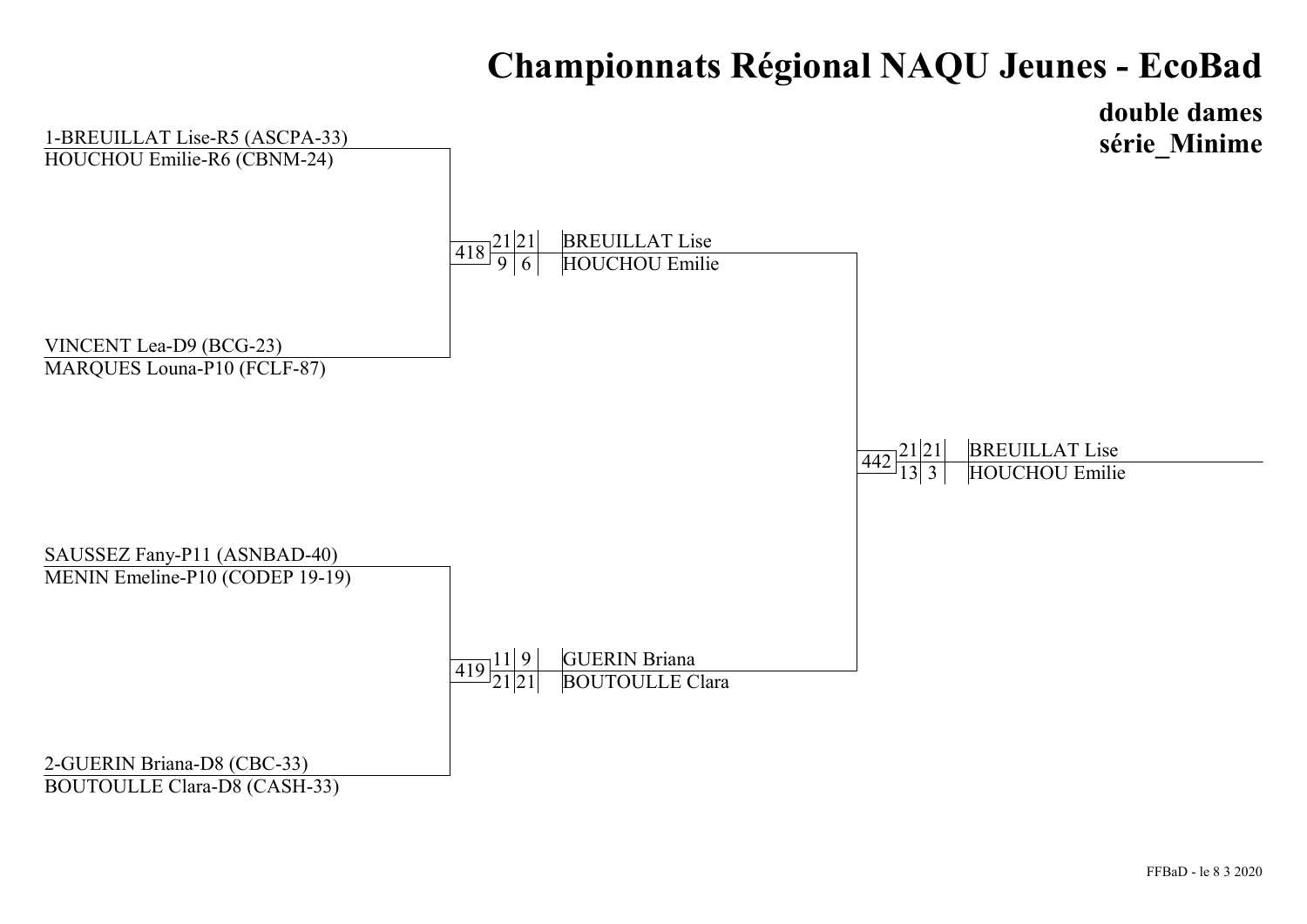| <b>DD Cadet - PouleA</b>     |     | <b>GERMAIN</b>        |                       | <b>PORTET</b> |          |                       | <b>SOULARD</b> |          |                                    | <b>BREUX</b> |                       |                                    | <b>BINET</b> |                       |                 | Vict.          | Sets diff Pts diff. |       | Clt |
|------------------------------|-----|-----------------------|-----------------------|---------------|----------|-----------------------|----------------|----------|------------------------------------|--------------|-----------------------|------------------------------------|--------------|-----------------------|-----------------|----------------|---------------------|-------|-----|
|                              |     | <b>ROUBINET</b>       |                       | <b>DESCAT</b> |          | <b>RAILLAT</b>        |                |          | <b>SAULET</b>                      |              |                       | <b>DEVEZ</b>                       |              |                       |                 |                |                     |       |     |
| 1-GERMAIN Leane-R4 (BCG-21)  |     |                       |                       |               |          | 21                    |                | 21       | 12                                 |              | 21                    | 8                                  |              | 21                    | 14              |                |                     |       | ↑   |
| ROUBINET Lucie-R4 (ASCPA-)   |     | FFBaD                 |                       | 434           | 22<br>15 | 20<br>21              | 410            | 21       | 15                                 | 363          | 21                    | 10                                 | 387          | 21                    |                 | 3              |                     | 52    |     |
| PORTET Erine-R4 (SOUSTONS    | 434 | 21<br>$\overline{20}$ | 22                    |               | FFBaD    |                       | 337            | 21       | 12                                 |              | 21<br>21              | 9                                  | 411          | 21<br>$2\overline{1}$ | 10              |                | 7                   | 76    |     |
| DESCAT Clara-R5 (SMBAD-40)   |     |                       | $\overline{15}$       |               |          |                       |                | 21       | 16                                 | 388          |                       | 6                                  |              |                       |                 | 4              |                     |       |     |
| SOULARD Maelis-D8 (FCLF-87   |     |                       | 21<br>21              |               | 12       | 21<br>$\overline{21}$ |                | FFBaD    |                                    |              | 21                    | $\overline{12}$<br>$\overline{21}$ |              | 23                    | $\overline{21}$ |                |                     |       |     |
| RAILLAT Marion-D9 (ASBAD8    | 410 | 5                     |                       | 337           | 16       |                       |                |          |                                    | 435          | $\overline{21}$       | 18                                 | 364          |                       |                 | 2              | - 1                 | $-3$  |     |
| BREUX Clemence-D9 (CODEP)    |     | $\mathbf{o}$          | $\overline{21}$       |               | $\Omega$ | 21                    |                |          | 21                                 |              |                       |                                    |              | $2\overline{0}$       | $\overline{22}$ |                |                     |       |     |
| SAULET Alice-D9 (CODEP 86-   | 363 | $\overline{10}$       | $\overline{21}$       | 388           | $\sigma$ | 21                    | 435            | 21<br>18 | $\overline{17}$<br>$\overline{21}$ |              | FFBaD                 |                                    | 338          | 10                    | $\overline{21}$ | $\overline{0}$ | $-7$                | $-72$ |     |
| BINET Esther-P10 (CODEP 19-1 | 387 | $1\overline{4}$       | $\overline{21}$<br>21 | 411           | 10       | 21<br>21              | 364            | 21       | $\overline{23}$<br>$\overline{21}$ | 338          | $\overline{22}$<br>21 | 20<br>10                           |              | FFBaD                 |                 |                | $-4$                | $-53$ |     |
| DEVEZ Axelle-P10 (BCG-23)    |     |                       |                       |               |          |                       |                |          |                                    |              |                       |                                    |              |                       |                 |                |                     |       | 4   |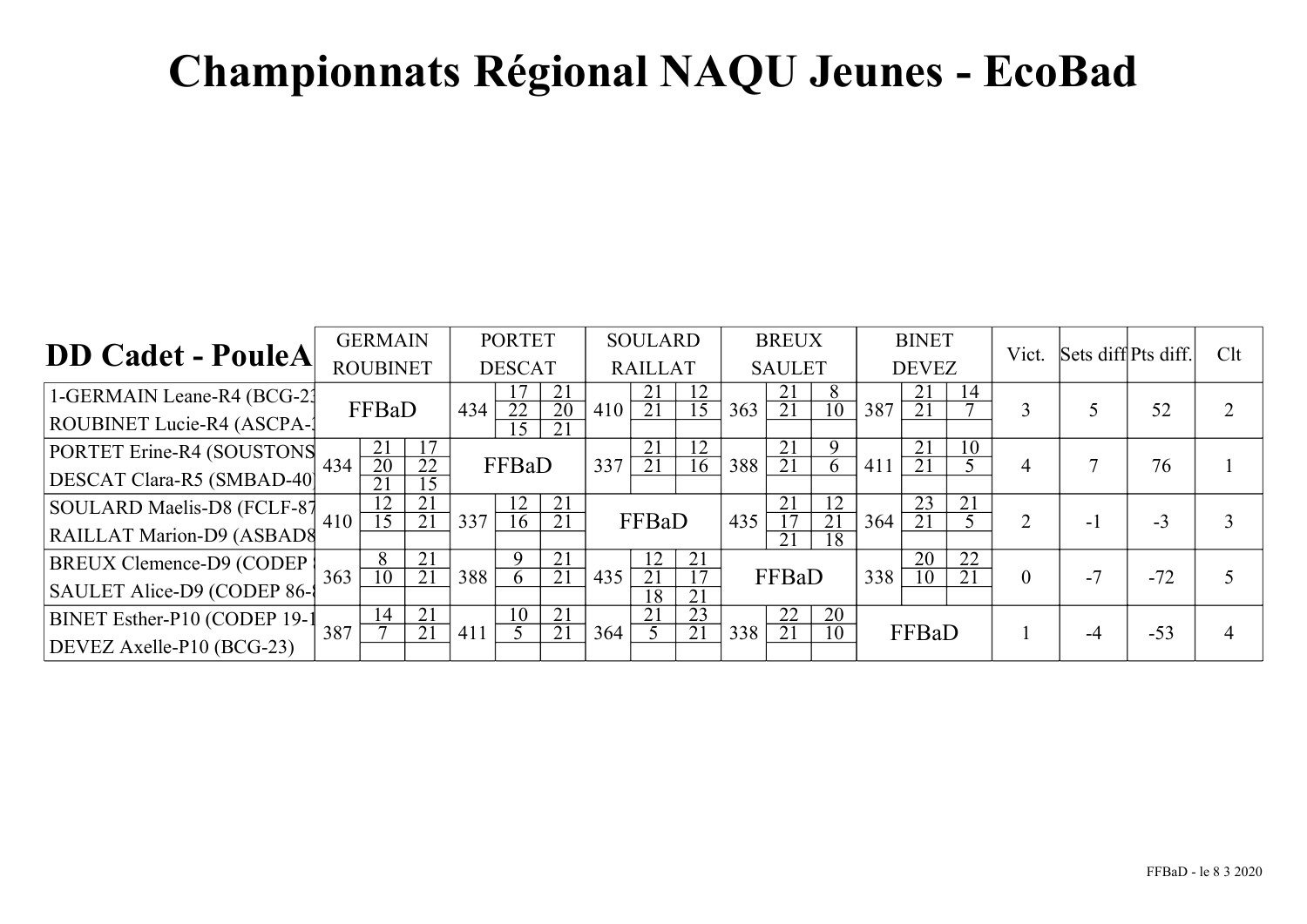| <b>DD Junior - PouleA</b>      |               | <b>CHAMBARETAU</b> |          |                 | <b>MESSY</b> |    |              | <b>ROY</b> |          | Vict. | Sets diff. Pts diff. |       | Clt |  |
|--------------------------------|---------------|--------------------|----------|-----------------|--------------|----|--------------|------------|----------|-------|----------------------|-------|-----|--|
|                                | <b>MAZEAU</b> |                    |          | <b>GAULTIER</b> |              |    | <b>LYNCH</b> |            |          |       |                      |       |     |  |
| 1-CHAMBARETAUD Louane-R4 (U    |               | FFBaD              |          | 404             | 21           |    | 380          | 21<br>21   | 10<br>8  | 2     |                      |       |     |  |
| MAZEAU Lauriana-N3 (BCC-33)    |               |                    |          |                 | 21           | 16 |              |            |          |       | 4                    | 33    |     |  |
| MESSY Camille-R5 (CODEP 86-86) | 404           | 16                 | 21<br>21 |                 | FFBaD        |    | 358          | 21<br>21   | 12<br>14 |       |                      |       |     |  |
| GAULTIER Eileen-P10 (CODEP 86- |               |                    |          |                 |              |    |              |            |          |       |                      |       |     |  |
| ROY Emeline-D9 (CODEP 86-86)   |               | 10                 | 21       |                 |              | 21 |              |            |          |       |                      |       |     |  |
| LYNCH Cécile-D9 (CODEP 86-86)  | 380           |                    | 21       | 358             | 14           | 21 | FFBaD        |            |          |       |                      | $-40$ | 3   |  |

| <b>DD Junior - PouleB</b>    |                 | <b>BORDAS</b> |          |               | <b>TROUBADIS</b> |          | <b>FRAISSE</b> |          |          | Vict.    | Sets diff. Pts diff. |       | Clt |  |
|------------------------------|-----------------|---------------|----------|---------------|------------------|----------|----------------|----------|----------|----------|----------------------|-------|-----|--|
|                              | <b>PARANTON</b> |               |          | <b>MARMIN</b> |                  |          | <b>GUO</b>     |          |          |          |                      |       |     |  |
| 2-BORDAS Noa-R4 (BCR-24)     |                 | FFBaD         |          | 405           | 15               | 21<br>21 | 381            | 21<br>21 | 14<br>18 |          | $\theta$             |       | 2   |  |
| PARANTON Chloé-R5 (BCG-23)   |                 |               |          |               |                  |          |                |          |          |          |                      |       |     |  |
| TROUBADIS Kelly-R5 (CBNM-24) |                 | 21            | 17       |               |                  |          |                | 21       | Q        |          |                      |       |     |  |
| MARMIN Aurore-R5 (JYB-33)    | 405             | 21            | 15       |               | FFBaD            |          | 359            | 21       |          | 2        | 4                    | 38    |     |  |
| FRAISSE Louison-D9 (USB-33)  |                 | 14            | 21<br>21 |               | $\mathbf Q$      | 21       |                |          |          |          |                      |       |     |  |
| GUO Peiling-P11 (BCB-33)     | 381             | 18            |          | 359           |                  | 21       |                | FFBaD    |          | $\theta$ | -4                   | $-38$ | 3   |  |